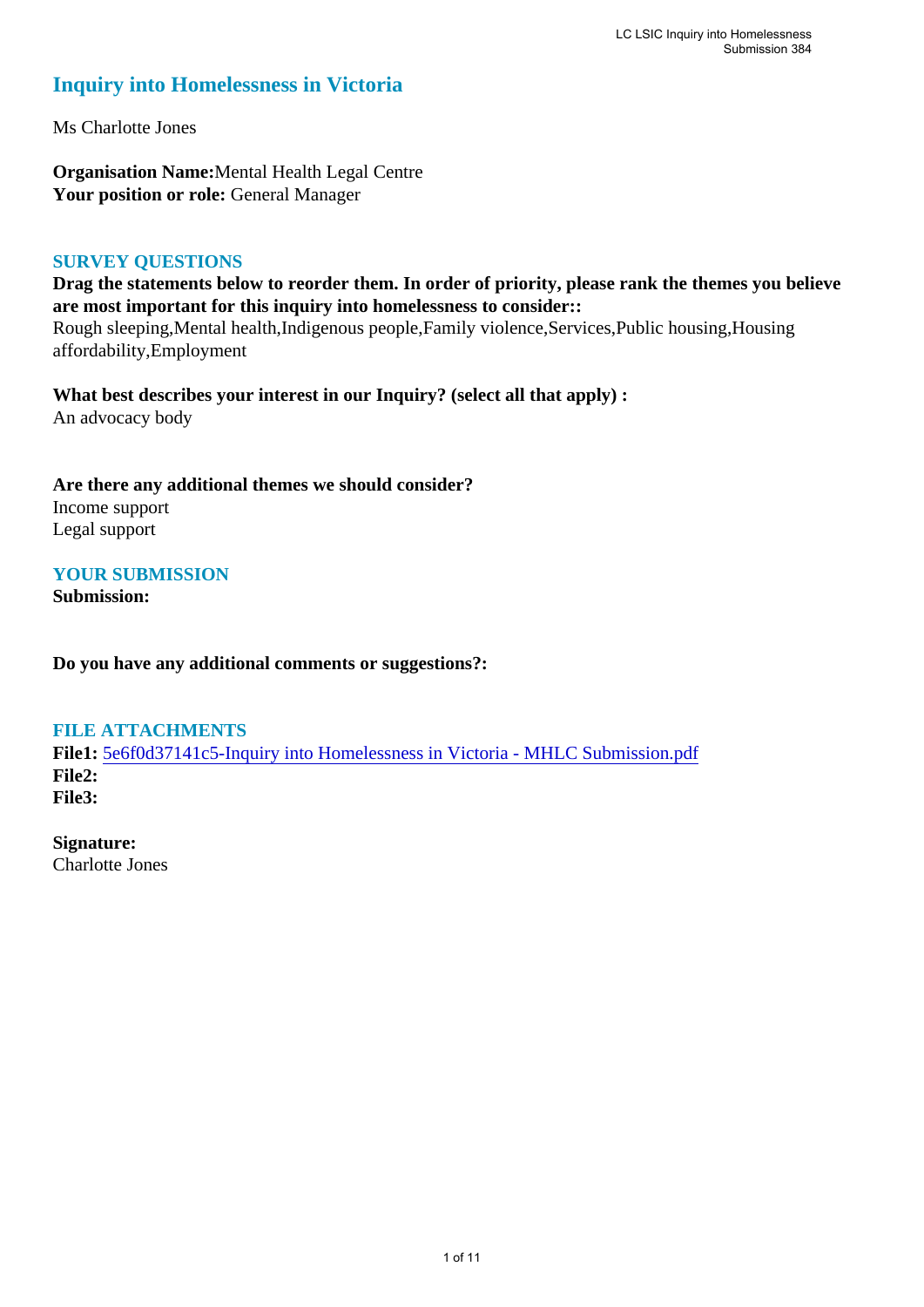

# **Submission**

# **Legal and Social Issues Committee Inquiry into Homelessness in Victoria**

**Date: 16 March 2020**

**Contact:** Charlotte Jones, Manager

Ann Jorgensen, Principal Solicitor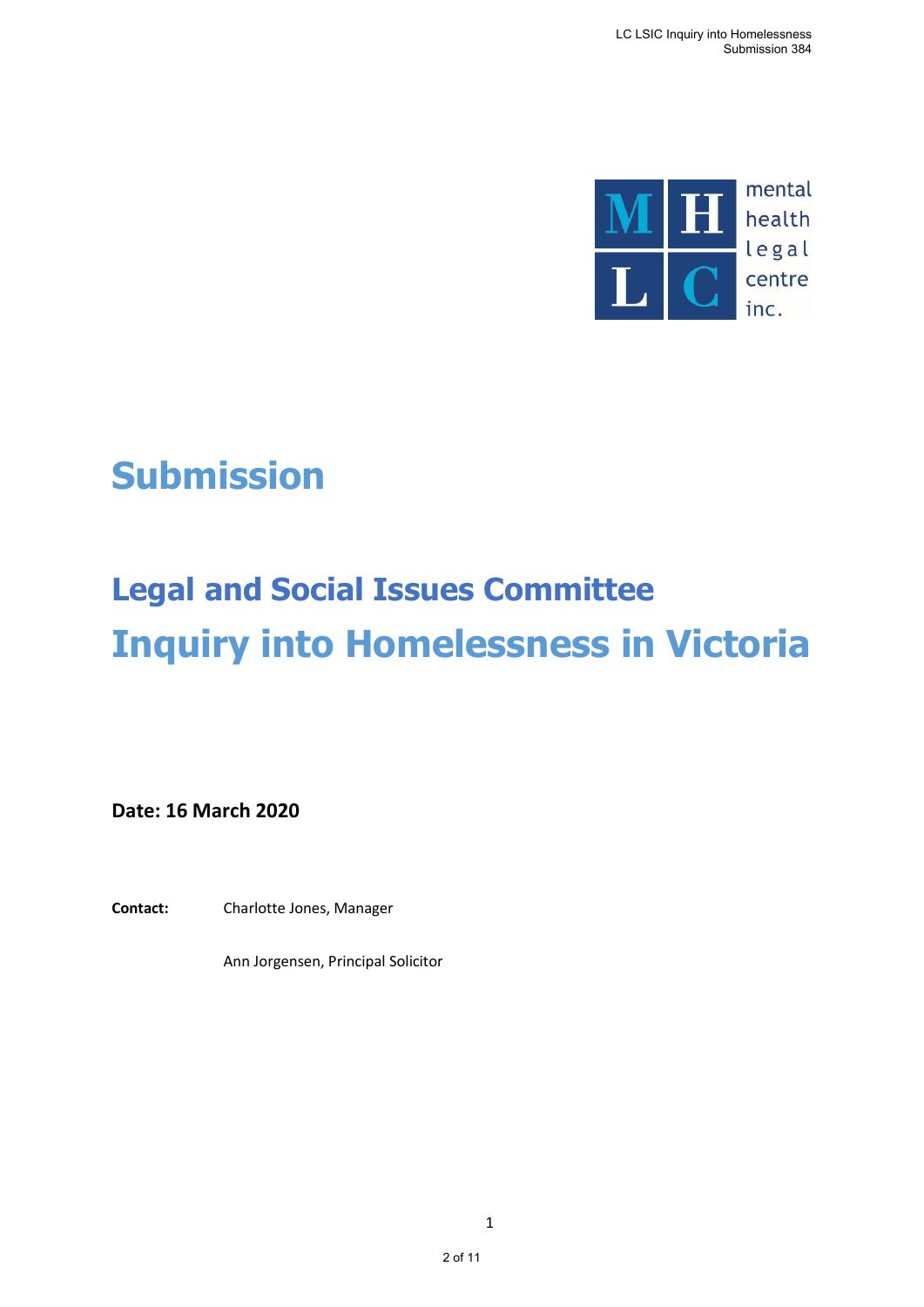### Overview

The MHLC sees the impact of homelessness throughout our work and in particular through our health justice partnership with the Bolton Clark Homeless Persons program and our work in prisons.

Stable, affordable housing is a fundamental pre-condition for people to achieve optimal mental health and fully participate in society. Without stable housing it is nearly impossible for people to manage their mental illness. However, serious mental illness impacts heavily on an individual's ability to secure and maintain housing.

This submission addresses the terms of reference of the inquiry in addressing some of the social, economic and policy factors that impact on homelessness and identifying policy responses that have a bearing on delivering services to people experiencing homelessness in Victoria.

# Summary of recommendations

- 1. The Victorian Government provide ongoing long-term funding for the MHLC and Bolton Clarke Homeless Persons Program Health Justice Partnership.
- 2. The role of legal services in supporting housing security should be recognised by the Victorian Government and should be funded appropriately. Funding should be directed to specialist tenancy services as well as services that specialise in working with specific client groups including Aboriginal and Torres Strait Islander people, people with mental illness and other disabilities and victims of family violence.
- 3. The Victorian Government should commit to a formal policy of no exits into homelessness for people with mental illness who are discharged from institutional care.
- 4. Funding for social housing should be significantly increased.
- 5. Social housing workers should be provided with mental health training.
- 6. Social housing authorities should be required to review their policies relating to antisocial behaviour.
- 7. A review into the effectiveness of the regulation of private rooming houses should be conducted.
- 8. Intensive, wrap-around, post-release support should be provided for all prisoners providing case management for the range of supports needed for people re-entering the community including housing.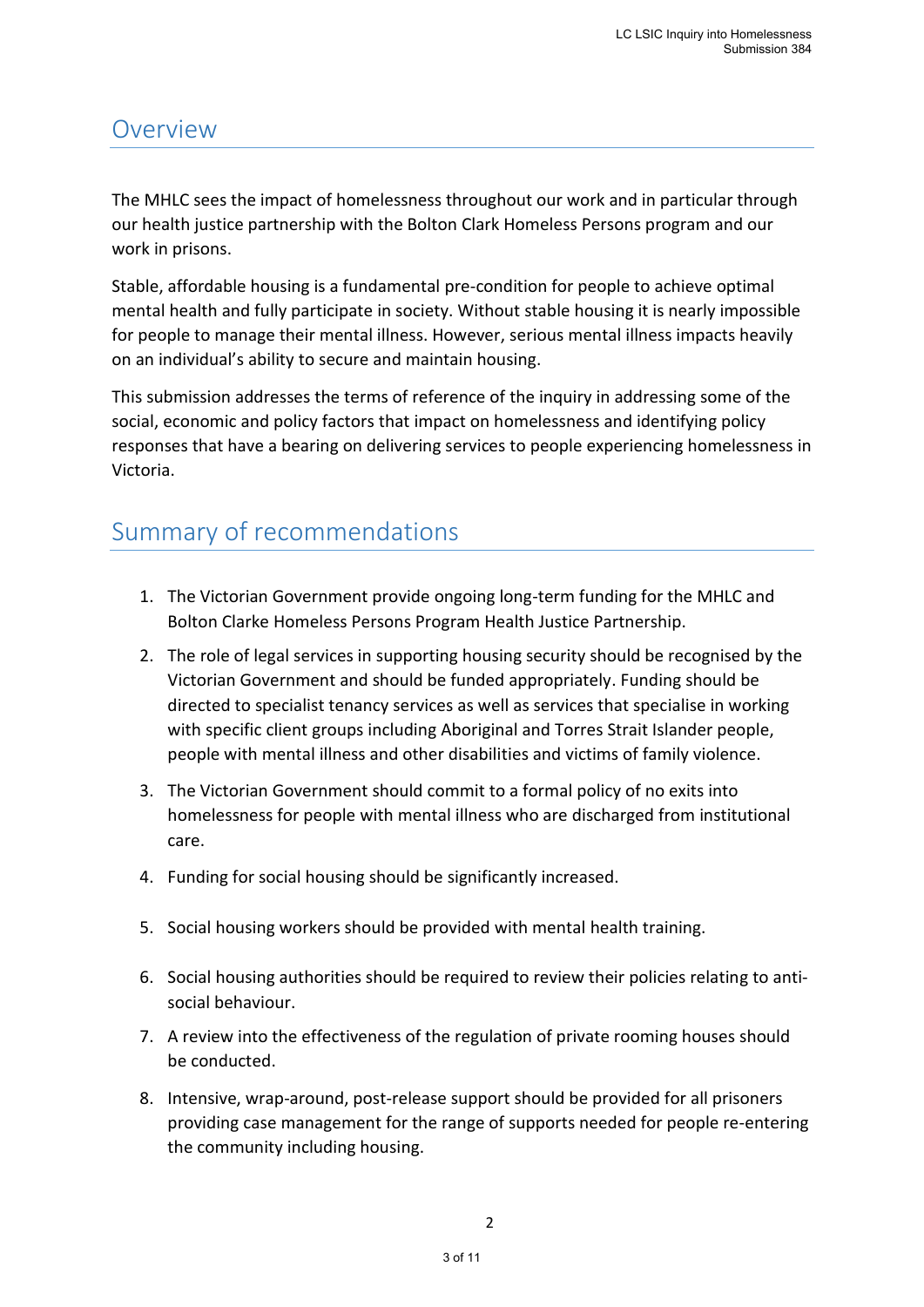# About the Mental Health Legal Centre

Established in 1989, the MHLC has worked on behalf of consumers of mental health services since inception and that focus remains. MHLC provides critical services to vulnerable Victorians in times of crisis. Through a network of interconnected services the MHLC is able to support diverse groups of clients navigating legal and social problems. MHLC consumers often move between the services and many of the lawyers are able to provide services across a number of areas enabling continuity of service.

The services of the MHLC are broken down into a number of specific areas and these are all separate access points for consumers. MHLC consumers often move between the services and many of the lawyers are able to provide services across a number of areas enabling continuity of service. Our different programs are set out below.

### Day Service

Our telephone lines are open from Tuesday to Friday 9am-5pm. Our highly experienced and well-trained administrators answer our calls and provide support and information to anyone who calls. As we are a generalist service we are often the last port of call for people who have been endlessly referred on throughout the system. We take the time to speak to people and identify their needs and endeavour to provide warm referrals and realistic information. Our administrators refer clients to our night service or individual MHLC programs where appropriate and can also utilise our social worker. We currently receive over 5000 calls per year.

Many of the calls we receive relate to requests to provide representation at upcoming Mental Health Tribunal (MHT) hearings. Representation is provided through our lawyers and a network of over 50 pro bono lawyers who work with us. We train and support all of our pro bono lawyers.

### Night Service

People who call during the day seeking legal advice are referred to our telephone night service (unless the matter is urgent). The night service is staffed by an administrator, an experienced community lawyer and up to 12 pro bono lawyers and law students. The service runs every Tuesday and Thursday evening. We receive calls from people who are inpatients across the state. We operate a 1800 number for people outside the metro area. From these calls we are also able to provide ongoing case work for a limited number of clients across a number of different areas of law. One of the areas we seek to assist is minor criminal matters where a person will struggle to represent themselves but legal aid is unavailable.

### Advance Statements Project

The MHLC has spent over 12 years campaigning for and promoting advance statements which were introduced in the Mental Health Act 2014. We were concerned that the Department of Health and Human Services were not funding practical supports for people to prepare advance statements and sought philanthropic backing to support this critical

3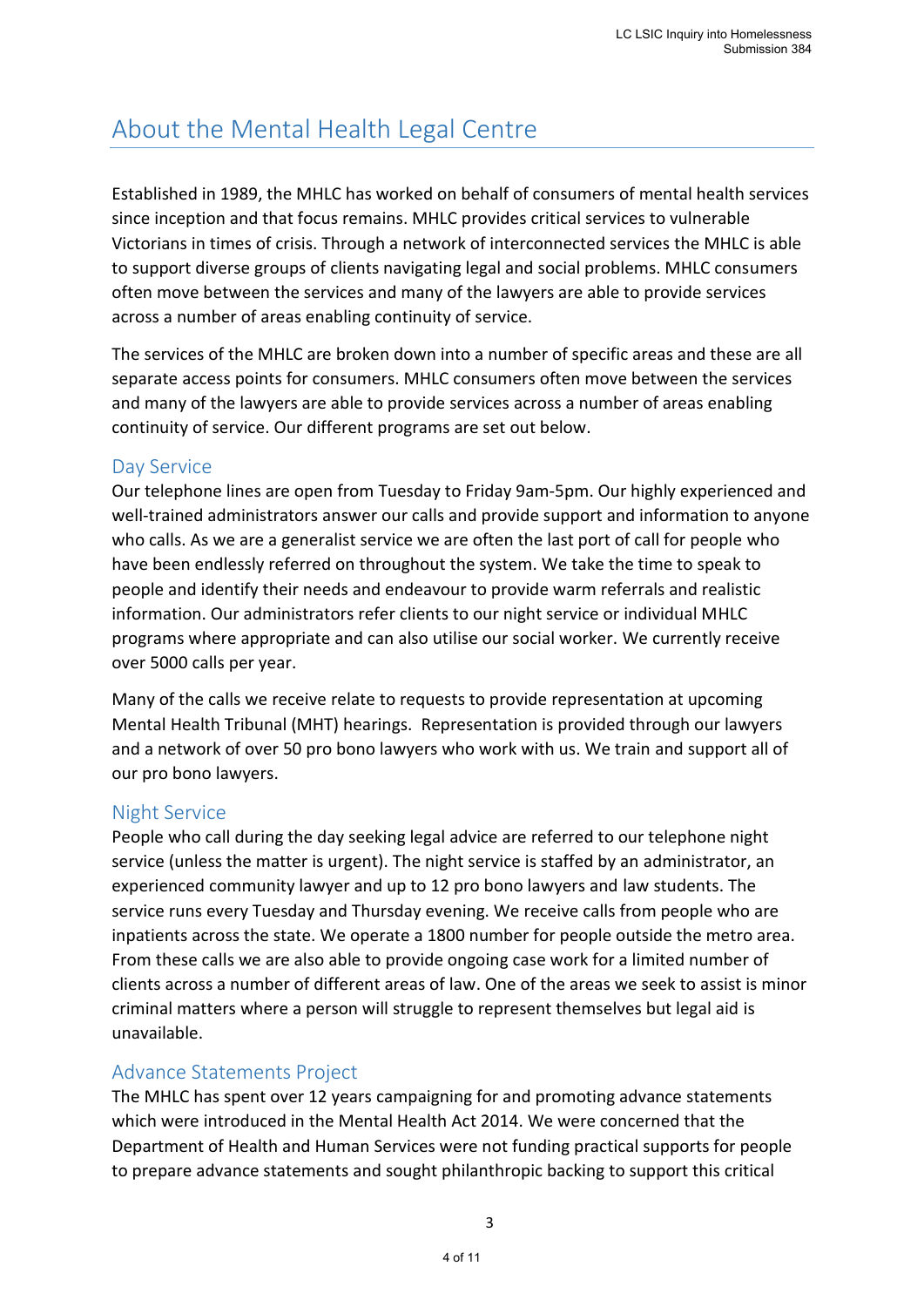service. The MHLC ensured that the outputs and outcomes were fully evaluated and continues to provide evidence of the importance of advance statements.

### Bolton Clarke Homeless Persons Project

The MHLC has worked with the team of dedicated nurses at Bolton Clarke for the past four years building a Health Justice Partnership. This fully evaluated project has high satisfaction ratings from clients and our partner nurses. With clinics in Frankston and Glenroy working alongside nursing teams funded through the Rough Sleepers Initiative, we can provide meaningful legal support for people with complex mental health needs and insecure housing.

This service also combines an embedded education component which enables clinical staff to easily identify legal issues and make effective referrals.

### Inside Access Project

The MHLC provides a unique service to women prisoners at the Dame Phyllis Frost Centre (DPFC). The project continues to evolve to meet the needs of a changing prison population and we have developed education sessions and clinic-based legal and social work services to provide holistic services to women in prison. The team consists of a general lawyer and coordinator, a child protection lawyer, a family violence and victims of crime lawyer, a specialist fines lawyer and a social worker. This unique suite of services is possible due to funding from the Department of Corrections, the Attorney General and philanthropic organisations.

At Ravenhall Correctional Centre we also provide a generalist lawyer delivering a legal clinic along with education services and a fines clinic. This work is funded by GEO. This service has been online for 2 years and has expanded to meet the growing demands within the prison.

We have recently developed two pilot projects with GEO supporting people transitioning out of Ravenhall and in the early stages post release.

# MHLC and Bolton Clarke Homeless Persons Program Health Justice Partnership

Our health justice partnership focusses on people experiencing, or at risk of, homelessness. The MHLC worked in partnership with the Bolton Clarke HPP nurses to develop a project to address the legal needs of patients. The nurses recognised that legal issues were having a significant impact on the mental and physical health of their patients.

The lawyers in the team partner with the nurses to provide assertive outreach services to some of the most vulnerable members of our community. These include people who are street homeless, living in crisis accommodation or in rooming houses and caravan parks. It also includes people at risk of homelessness and those who are newly placed in housing. An important aspect of the program is that the lawyers meet the clients where they are rather than expecting them to access formal appointments and centre-based services. The clients already have a relationship of trust with their nurses and MHLC can build on that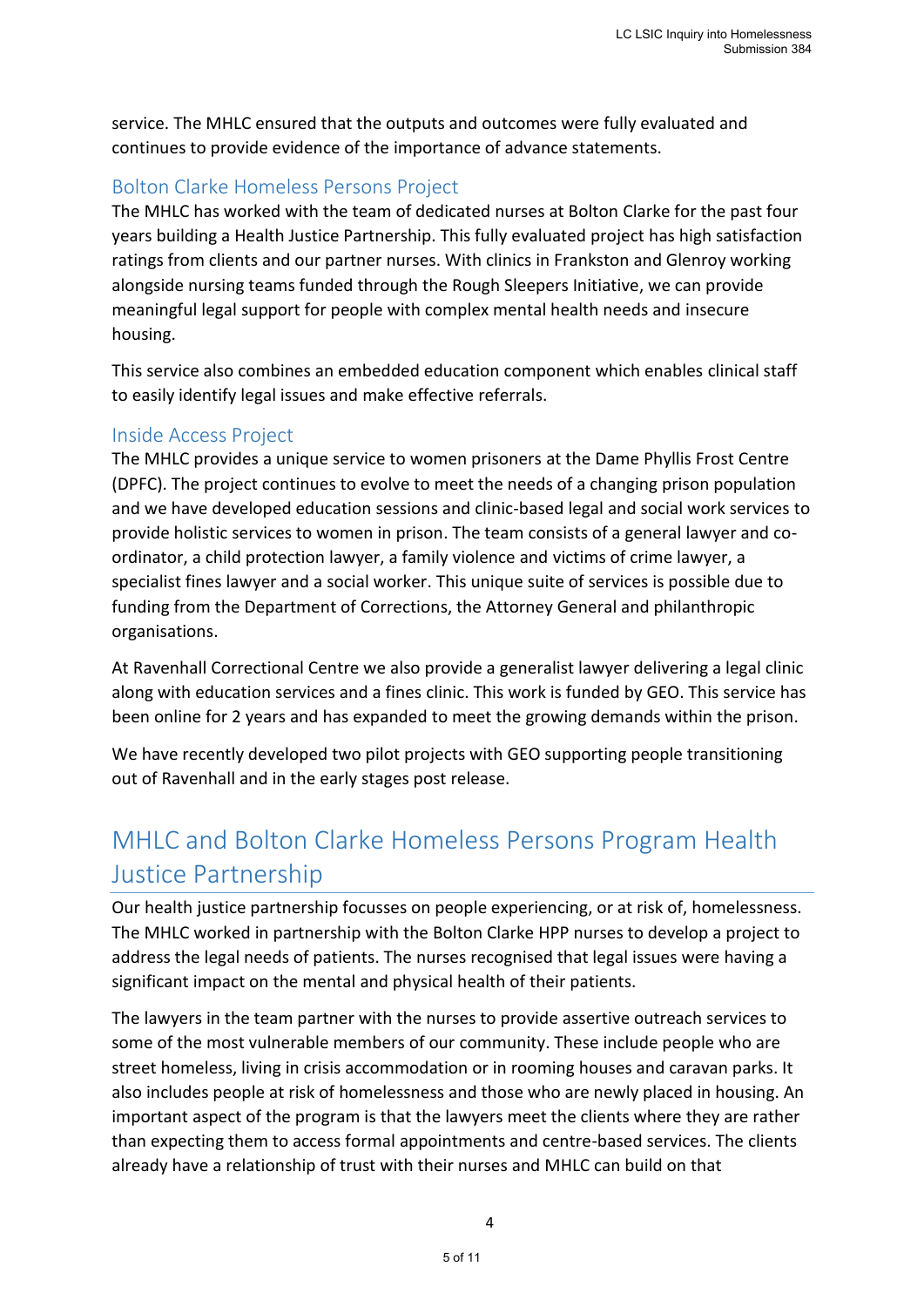relationship to quickly establish rapport and identify how to most effectively assist clients. The nurses facilitate contact with the client, in many cases attend client interviews, prepare support letters and help the lawyer to link into other service providers if needed.

The lawyers assist with a broad range of legal issues and endeavour to address multiple issues for a client rather than having strict guidelines for assistance. The main areas of law are fines, debt, housing, access to health services, minor criminal matters not covered by legal aid, social security, Mental Health Tribunal hearings, family violence and crimes compensation.

The lawyers provide regular education sessions to the nursing team. The education topics are selected in consultation with the nurses. The sessions are practical in nature and highly interactive. The sessions help the nurses to recognise when a client has a legal issue so that prompt referrals can be made and the nurses can focus on providing clinical care and other supports.

An independent evaluator was appointed at the commencement of the project and has been key to ensuring that the project is effective, responsive and constantly improving. The independent evaluation also allows us to clearly see the evidence of impact. We have been able to demonstrate that the project has had an impact not just on our client's legal issues but also on their health and wellbeing.

Since the project began in 2016 it has assisted more than 332 clients with 526 legal matters. A large number of clients (30%) completed evaluation forms giving a clear insight into their experience of the service. Client satisfaction ratings are high (90%) and 95% of clients said that they would use the service again. 85.7% of clients reported that using the legal team had an impact on their wellbeing including less worry, sleeping better and improved mental health. The nurses also rate the program highly and 75% of them had referred clients to the lawyers. Nurses referring to the project had a 94% satisfaction score.

The project was funded for 4 years by the Legal Services Board and Commission. This funding was due to cease at the end of 2019, but we were able to secure an additional 12 months of funding through the Legal Services Board and Commission. This funding ends at the end of 2020. Without sustainable government funding this service will be unable to continue and our clients, who simply do not access other legal services, will return to a situation where their legal needs are not met.

**Recommendation 1:** The Victorian Government provide ongoing long-term funding for the MHLC and Bolton Clarke Homeless Persons Program Health Justice Partnership.

The project also demonstrates the need for innovative, outreach based, integrated service delivery models to effectively deliver services to the most complex individuals within our community. The expansion of models such as this will improve people's mental health and have genuine social and economic benefits.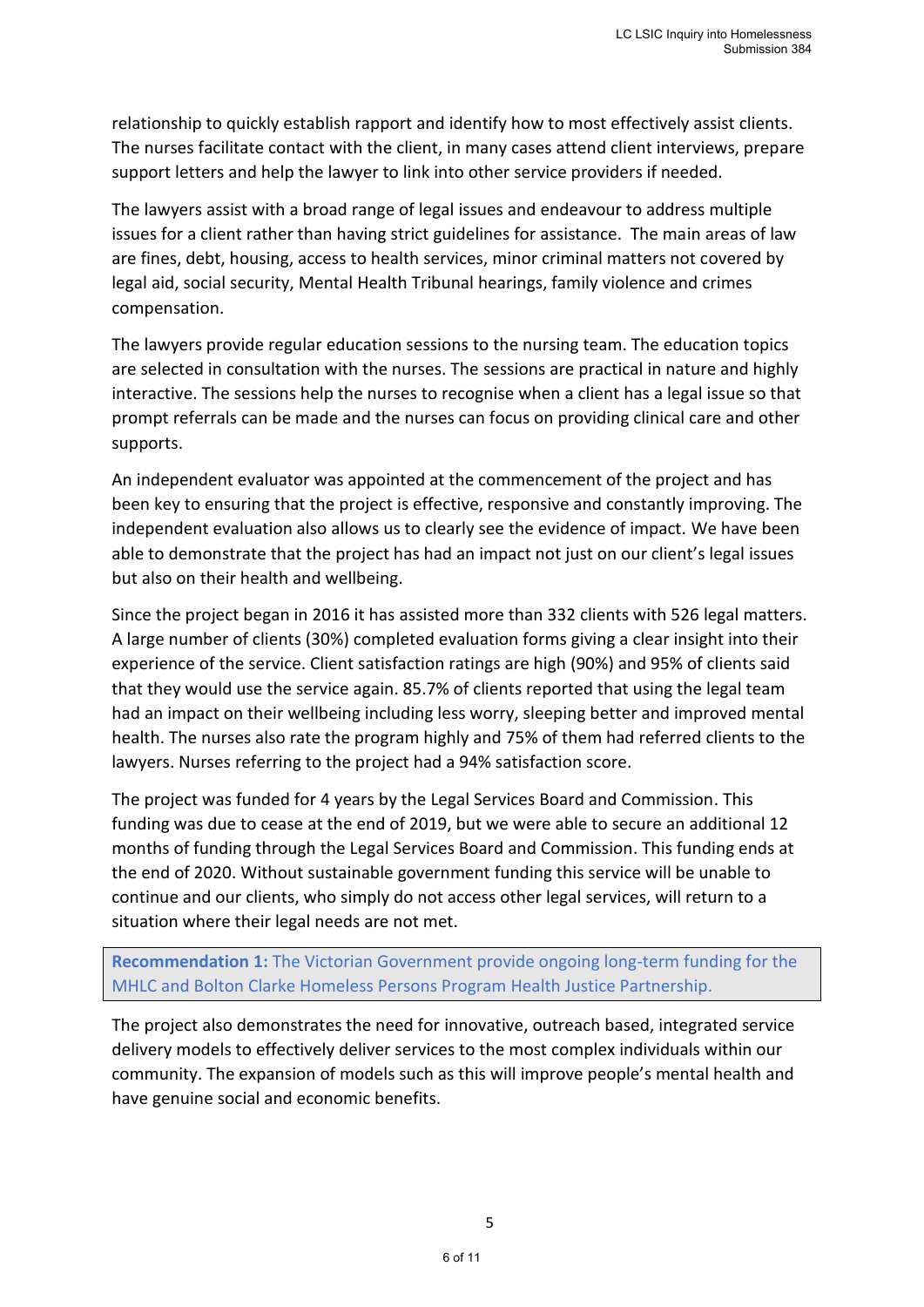# Role of legal services

Although it is often overlooked and misunderstood, legal services can play a vitally important role in integrated service delivery. People experiencing homelessness will often have a variety of legal issues. Legal problems can also exacerbate a person's health issues due to the enormous stress they cause.

Integrated legal service delivery models have been established to address these issues. Our health justice partnership with the Bolton Clarke Homeless Persons Program (HPP) is an established and proven example of this.

Housing providers sometimes find it challenging to deal with people who experience mental illness. The MHLC regularly acts for people facing eviction for being dangerous or disruptive or who have been targeted by neighbours through intervention orders or body corporate processes. In many cases we are able to work with housing providers and housing support services to maintain people's housing. This work is vitally important because our clients simply do not have other housing options. They struggle to find alternative housing and are at serious risk of homelessness.

Due to sustained funding cuts to specialist tenancy services, most people facing eviction in these situations are unable to access legal representation and are forced to navigate the process on their own. Our health justice partnership fills this gap for some of the most vulnerable individuals.

#### Case study

Liam had a long history of depression and a number of serious health conditions that had an impact on his cognitive function. He lived in a community housing property that contained a mix of community housing tenants and private renters. Liam's housing had been stable for 4 years, he received a range of supports at his home including home care and nursing visits. Liam started to have some issues with a government agency that were causing him a lot of frustration. On two occasions he came home from dealing with these issues in an angry state and damaged a neighbour's property. The community housing organisation issued him with an immediate notice to vacate for danger.

Liam was referred to the MHLC by his outreach nurse at Bolton Clarke who had been working with him for many years. Liam was difficult to get a hold of by phone and our lawyer left many messages for him. We were able to work with his nursing team to contact him when they were conducting a home visit. Our lawyer liaised with Liam's nurse, his GP and his support worker to prepare for the eviction hearing and opened up discussions with the housing provider. We represented Liam at his tribunal hearing and his nurse and support worker attended with him.

The Tribunal accepted that Liam's actions were out of character and that he did not present an ongoing danger to other tenants. As a result of a multi-disciplinary team working together he avoided the devastating consequences of immediate homelessness.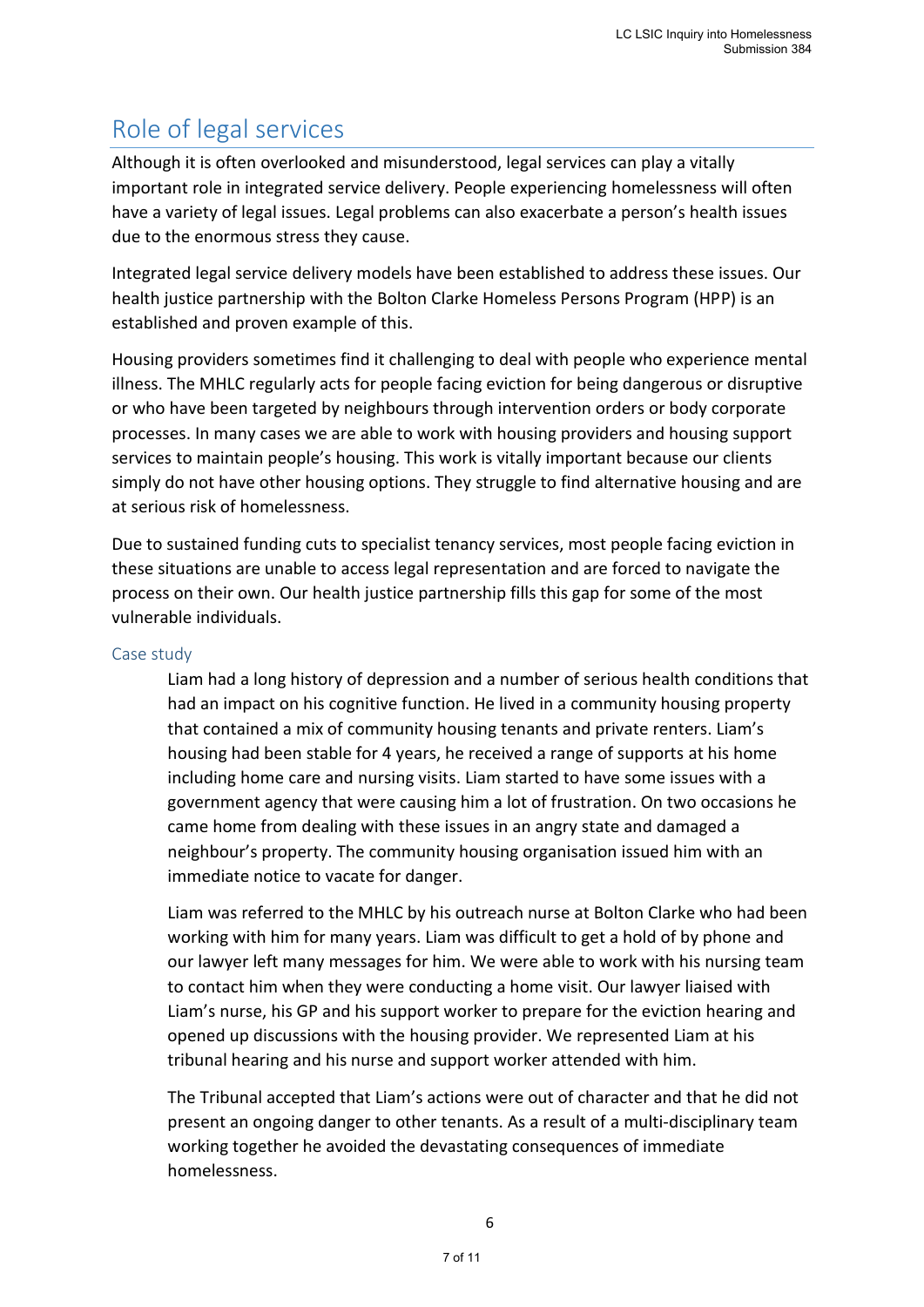Liam was also charged by the police in relation to the incidents. He had no criminal record and our lawyer was also able to represent him at court where he was granted diversion.

**Recommendation 2:** The role of legal services in supporting housing security should be recognised by the Victorian Government and should be funded appropriately. Funding should be directed to specialist tenancy services as well as services that specialise in working with specific client groups including Aboriginal and Torres Strait Islander people, people with mental illness and other disabilities and victims of family violence.

## Integrated approach

The lack of integration between health care and our social support system has a significant impact on homelessness in Victoria. An integrated system would ensure that individuals receive timely treatment and appropriate psycho-social supports, while also being able to access and maintain stable housing, obtain appropriate income support and participate as fully as possible in society.

Many people that experience homelessness also interact with the mental health system. At present the mental health system has a limited ability to build connections with the broader health and social service delivery system.

Some of the consequences of this lack of integration that we see at the Mental Health Legal Centre are:

- people discharged from inpatient treatment to street homelessness or precarious housing situations;
- people losing their housing during inpatient stays and in many cases losing their possessions and even pets because there are minimal supports to address these issues;
- clinically unnecessary inpatient stays because appropriate arrangements (including housing) are not in place that would allow timely discharge with non-clinical supports;
- non-government funded services filling the service delivery gaps.

The social service delivery system is itself highly fragmented and very difficult for individuals to navigate without support. For some of our clients the NDIS has provided an effective way of both navigating their support needs (through funded care coordination) and obtaining them (through funding for individual services). For those unable to access the NDIS or those who do not have adequate packages the system is becoming increasingly more difficult to navigate.

At the MHLC we are seeing an ever-increasing number of clients who have fallen through the gaps. They are in desperate need of co-ordinated support but do not fit within the criteria for particular programs. As a service that is generalist in nature and one that receives limited government funding we are often a last port of call for people who have

7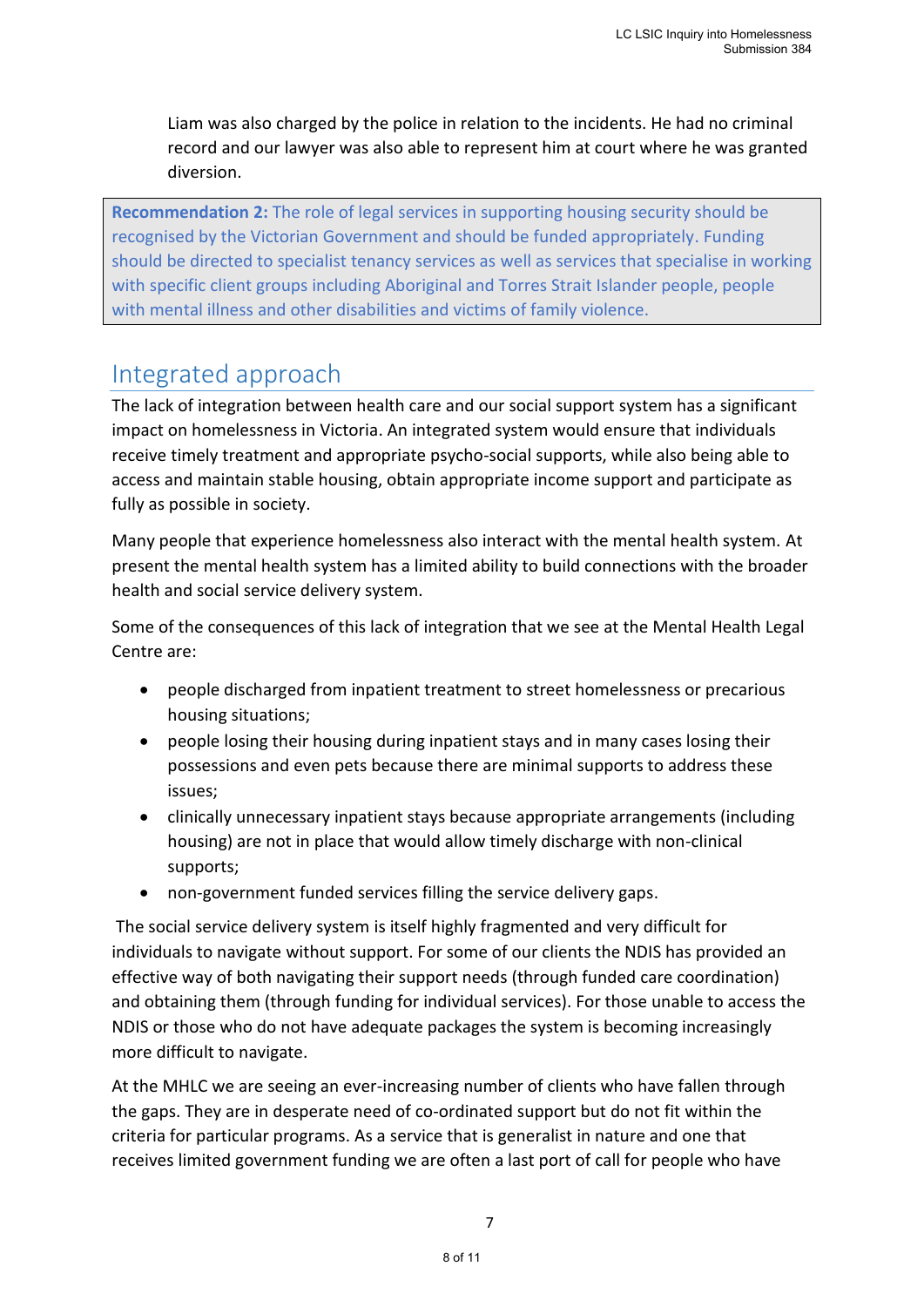been on the referral roundabout. We endeavour to always have our phones answered by one of our highly skilled administration team who can provide a listening ear and a meaningful response. Our social worker (who is funded by RMIT and whose primary role is supervising social work students) regularly finds herself taking on a case coordination role for individuals who have no other options and for whom there are no appropriate referral pathways. Similarly, the Bolton Clarke outreach nurses provide a range of non-clinical supports to their clients because of the lack of other options.

### Inpatient treatment and homelessness

Hospitalisation can have a detrimental impact on many aspects of a person's life, including their housing. People already living in insecure housing on admission may find that they have been evicted (legally or otherwise) while they have been in hospital. It is not uncommon for mental health patients to be discharged to homelessness with this situation continuing until their condition deteriorates to the point of crisis again and they are readmitted. Pressures on inpatient beds means that people are often discharged as soon as they are no longer acutely unwell and so there is never an opportunity to embed longer term recovery and sustained periods of wellness.

This cycle of hospitalisation and homelessness has an enormous cost to the individual, the community and the health system.

We support the draft recommendation from the Productivity Commission that all states should commit to a formal policy of "no exits into homelessness for people with mental illness who are discharged from institutional care, including hospitals and prisons". $1$ 

**Recommendation 3:** The Victorian Government should commit to a formal policy of no exits into homelessness for people with mental illness who are discharged from institutional care.

## Social housing

More funding for social housing options is essential. Community based services (while sometimes struggling with residents with serious mental illnesses) tend to provide higher quality housing with better protections for residents and tenants. They also offer an opportunity for integrated service provision that can support people to maintain housing and improve their health over the long term.

Social housing provides an important safety net for people at risk of homelessness. At times however social housing providers show a lack of understanding of complex mental illness. We regularly act for clients who have been given notices to vacate for behaviours that are intrinsically linked to their mental illness and which could have been addressed in a constructive manner. Eviction should be a last resort, initiated only when other avenues to resolve issues have been exhausted.

<sup>1</sup> Productivity Commission, *Mental Health - Draft Report* 2019, 76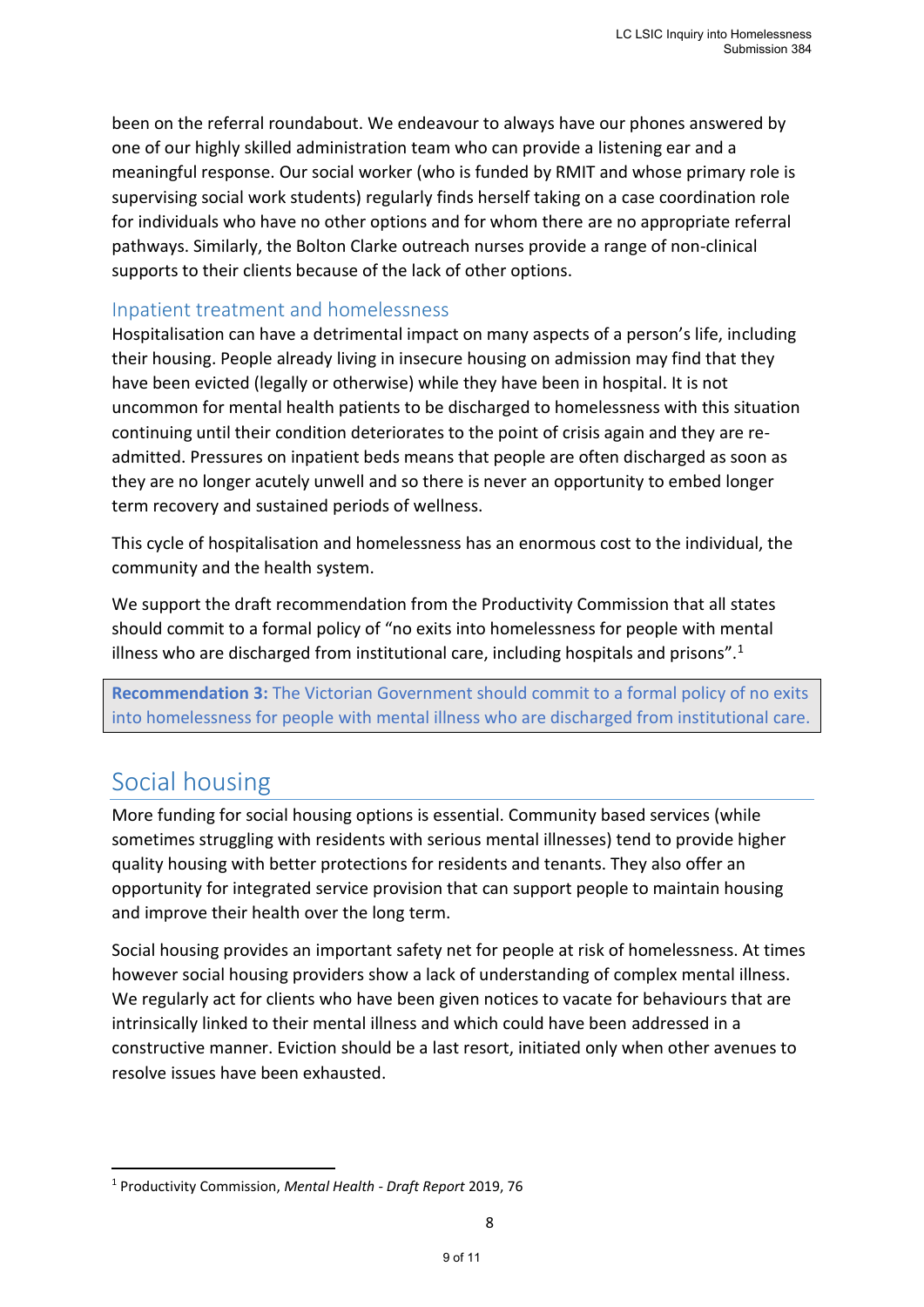We support the recommendations made by the Productivity Commission around mental health training for social housing workers and for social housing authorities to review their policies relating to anti-social behaviour.

**Recommendation 4:** Funding for social housing should be significantly increased.

**Recommendation 5:** Social housing workers should be provided with mental health training.

**Recommendation 6:** Social housing authorities should be required to review their policies relating to anti-social behaviour.

### Private rooming houses

Many vulnerable individuals experiencing mental illness and other issues find themselves in private rooming house accommodation. This is often expensive, unsafe and run by unaccountable, private operators. In Victoria, a handful of operators working through constantly shifting shelf companies, control a large share of the rooming house market. Their activities distort the market and they receive significant public funds through crisis housing services and residents paying rent directly from their Centrelink payments through Centrepay. Due to a major shortage of short-term or crisis housing, housing services feel forced to continue to use these providers even though many of our clients would actually be safer on the streets. While some services have indicated they will stop using these providers, at present there is such enormous demand for housing that they continue to operate.

**Recommendation 7:** A review into the effectiveness of the regulation of private rooming houses should be conducted.

#### Case study

Jim was living on the streets when he was placed in a private rooming house by a crisis accommodation service who paid his rent for 2 weeks. The door to his room did not close or lock properly. The rooming house operator said this would be fixed but it never was. At the end of two weeks Jim was admitted to hospital. He needed to have surgery. While in hospital he received a text message from the rooming house operator telling him that all his possessions had been put in storage and he would have to pay the fees for this. When Jim was out of hospital he tried to get in touch with rooming house operator. They never called him back. All of his possessions were gone including personal papers and a new television.

Jim was referred to us by his Bolton Clarke nurse. We helped him to apply for compensation for the illegal disposal of his goods. The rooming house operator did not attend but Jim was awarded compensation. Despite numerous attempts to recover the amount ordered, Jim never received his money. The company dissolved and the director continued operations under a new entity.

The individuals behind the company continue to operate numerous rooming houses throughout Melbourne.